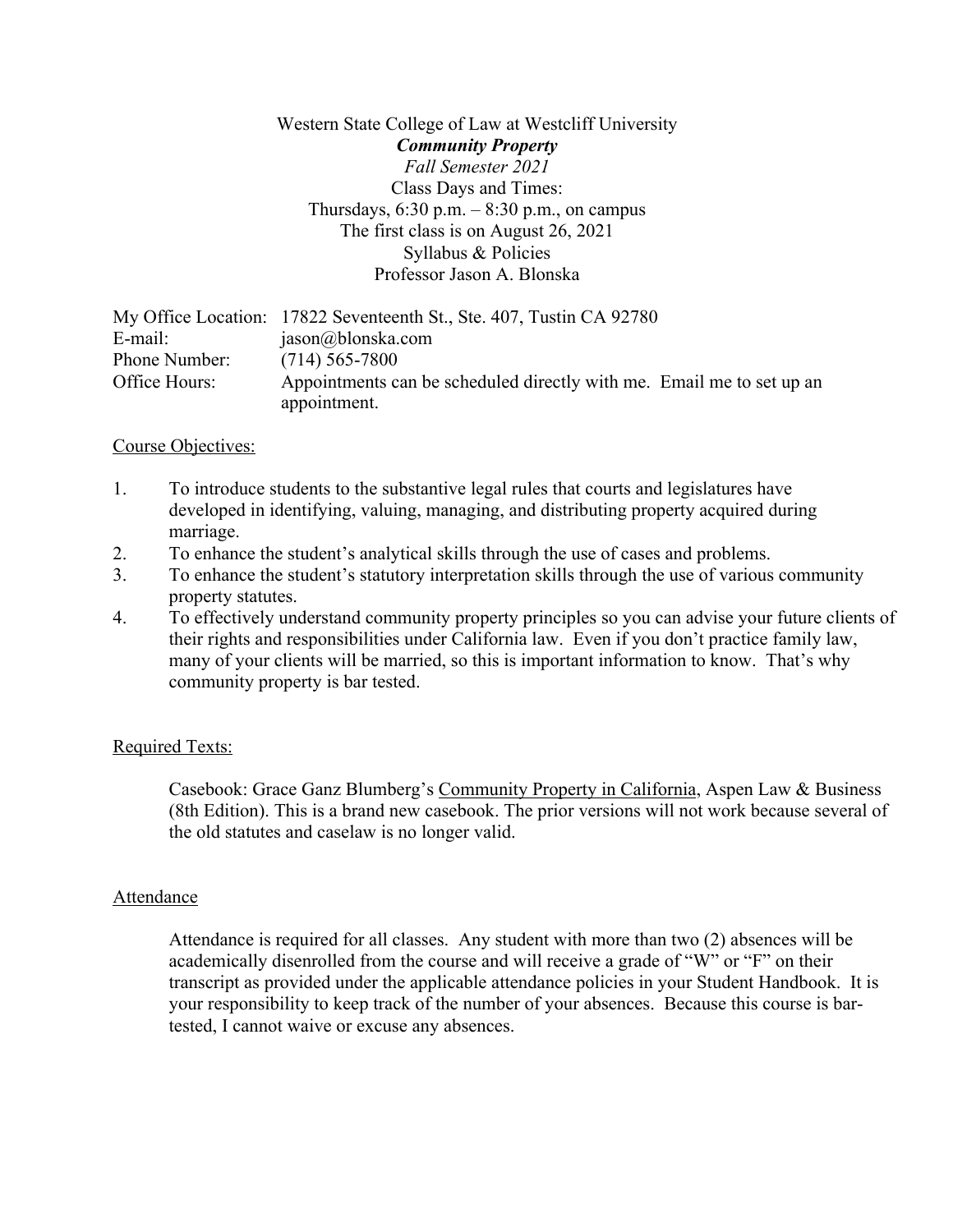## Class Participation:

Class participation is required of all students. Class participation consists of being prepared when called upon, and having the textbook available to you. For each day's materials, I will call on students randomly and we will also have a program of pre-assigning some of the material.

## Lexis Classroom

Our class will use the Lexis Classroom platform to share information, updates on assignments, and discussion about the material covered in class.

## Methodology:

This course will use the case method of learning:

*The case method*. Your textbook also contains cases, notes and questions. You are responsible for reading and briefing all assigned material.

This course will also, in conjunction with the case method, use a collaborative approach to mastering the family law cases included in the textbook

## Examinations and Grading:

All students will receive a numeric grade for the course. Course grades will be based upon a point system. Your grade will be based upon a final exam, which will be worth 90 points, and class participation/additional class assignments will be worth 10 points.

The final exam will be an untimed, open book, take home exam. Although untimed, it is designed such that it can be successfully answered within a two-hour period. The exam is intended to mock a bar exam question or questions. To prepare for your exam, you should review sample community property questions that have been on the California Bar. As we near the end of the summer session, we will discuss approaches to spotting issues and preparing for the final examination.

# Reading Assignments and Preparation for Class:

We will cover the material in the following order. You should always be at least 60 pages ahead of where we left off from the last class to be considered prepared. The 60 pages are only a minimum and there will be times that we may go faster than 60 pages. You need to read the relevant statute sections listed within your assigned reading. For the first day of class, you will need to have read the first 60 pages assigned below. During each class session, we will discuss the cases covered in the material, and will also examine how the rules in each case apply to California's community property approach to marital dissolutions. In order to comprehend the material discussed in class, and also to make sure we cover everything during the semester, it is vital that you are prepared for class. It is expected that for each two hour class session, you will have spent a minimum of four hours preparing for class, reviewing the cases, outlining the material, and preparing answers for the notes and questions. For every hour in our class, you should be dedicating at a minimum two full hours of reading, preparation, and self-study on the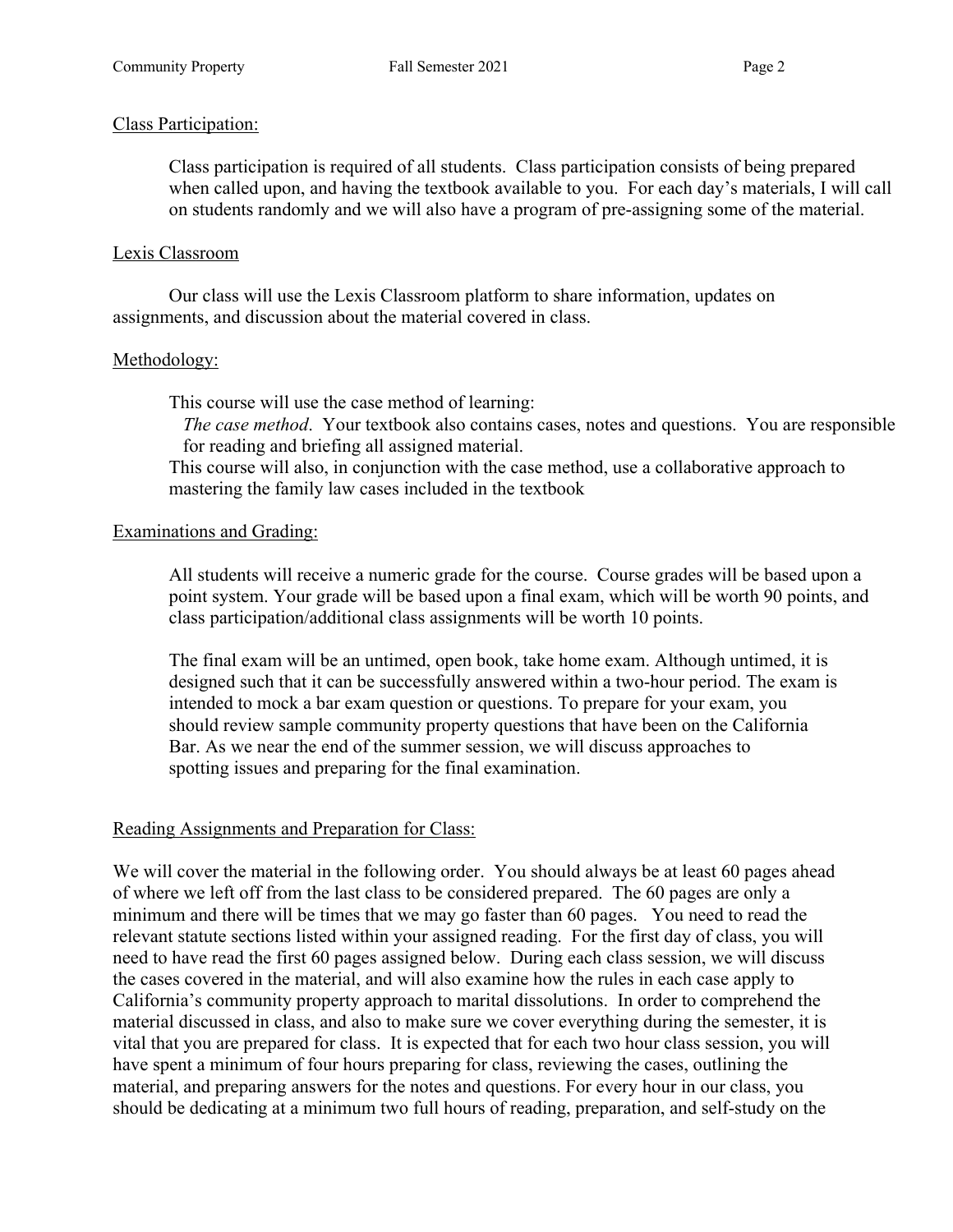material we will be covering in the upcoming class. You should also prepare your own questions to ask your classmates and me regarding this material. Active participation in the class is essential to gain a command of this subject material.

The assigned reading will include:

Chapter 1 Chapter 3 Chapter 4 Chapter 5 Chapter 6 Chapter 7 Chapter 8 Chapter 9 Chapter 10 Chapter 11 Chapter 12

The following guidelines and policies are attached and incorporated into this Syllabus:

- 1. ABA Standard 310 preparation for class
- 2. Western State College of Law Programmatic Learning Outcomes (PLOs)
- 3. Disability Services Statement

## **ABA Standard 310**

Please be aware that, on average, the expected work for law students is at least two hours of preparation for every one hour of class time. Therefore, it is estimated that, on average, the assigned reading and other classroom preparation should require four or more hours outside of class for each class session. Preparation is key for success in our class, as well as success as a lawyer.

## **Western State College of Law at Westcliff University – Programmatic Learning Outcomes**

**Western State College of Law at Westcliff University's curriculum is designed so that every student achieves a level of competency prior to graduation in each of the eight Programmatic Learning Outcomes listed below:**

# **(1) Doctrinal Knowledge**

Students will demonstrate knowledge of substantive and procedural law in the core curriculum subjects, including Contracts, Criminal Law, Criminal Procedure, Torts, Real Property, Business Association, Evidence, Civil Procedures, Constitutional Law, Estates, Community Property, Remedies, and Professional Responsibility.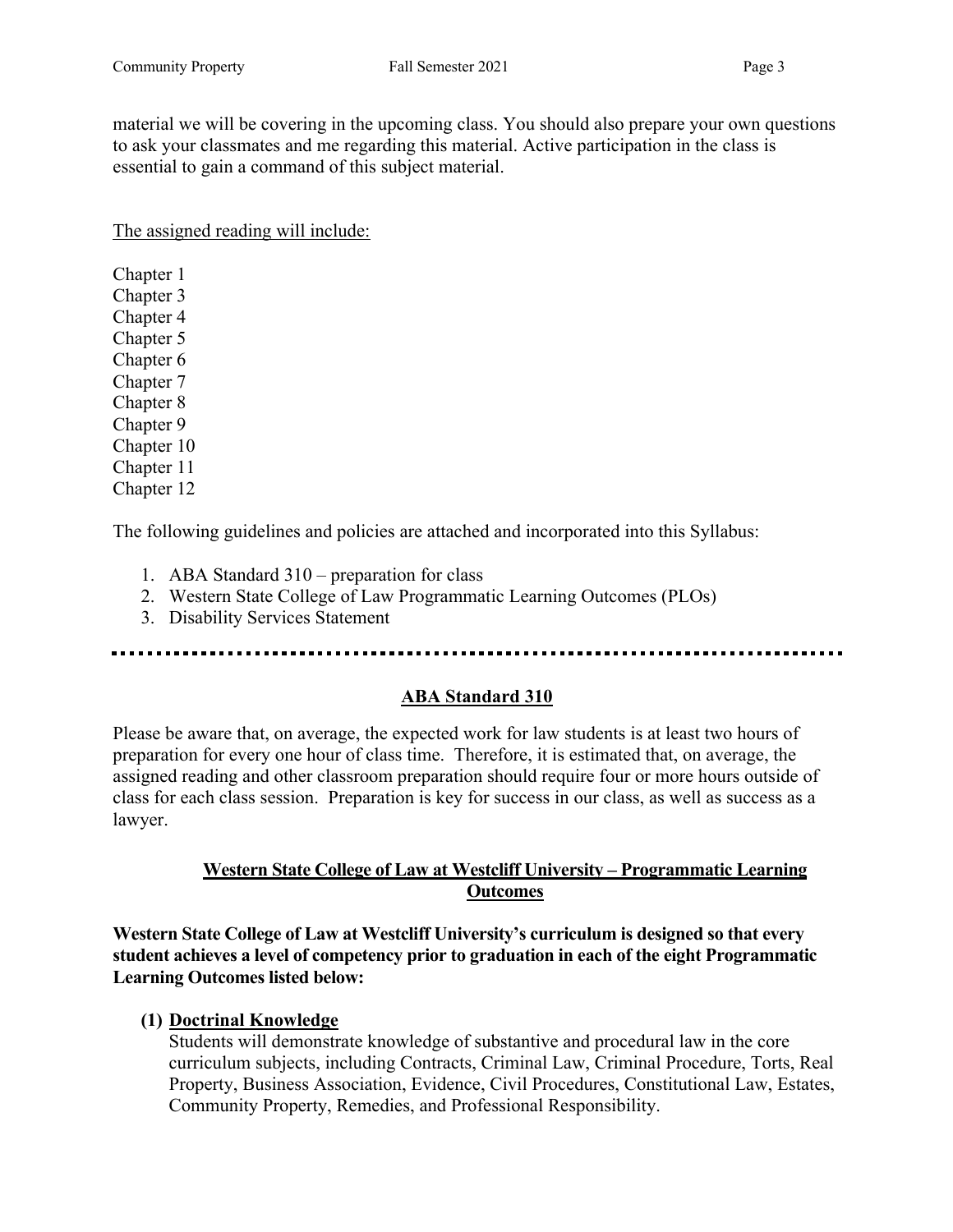## **(2) Practice Skills**

Students will demonstrate the development of other law practice skills. Each student's chosen outcomes within this category will be varied based on the student's particular interests, coursework and work experiences. They may include, but are not limited to, the following topics: oral presentation and advocacy; interviewing; counseling; client service and business development; negotiations, mediation, arbitration, or other alternate dispute resolution methods; advanced legal research and writing (excluding purely academic papers and the first four units earned in introductory first-year legal research and writing class); applied legal writing such as drafting contracts, pleadings, other legal instruments; law practice management or the use of technology in law practice; cultural competency; collaboration or project management; financial analysis, such as accounting, budgeting project management, and valuation; cost benefit analysis in administrative agencies; use of technology, data analyses, or predictive coding; business strategy and behavior; pre-trial preparation, fact investigation, such as discovery, e-discovery, motion practice, assessing evidence, or utilizing experts; trial practice; professional civility and applied ethics; a law clinic that includes a classroom component; or a legal externship that includes a classroom component.

## **(3) Legal Analysis**

Students will demonstrate the ability to identify the factual and legal issues implicated by a fact pattern and to appropriately use cases (including identifying the salient features of an appropriate precedent case, identifying legally significant similarities or differences between the precedent case and a fact pattern and explaining why those are legally significant) and rules (including the ability to connect legally significant facts in a fact pattern to the rule) to predict how a court would decide the issue. Students will also demonstrate the ability to identify and evaluate the public policies of a precedent case or rule, and be able to evaluate how public policy can impact the application of a rule to the legal issue.

## **(4) Legal Research**

Students will demonstrate the ability to locate relevant legal authority using a variety of book and electronic resources, and to properly cite to such legal authority.

## **(5) Communication**

Students will demonstrate the ability to communicate both orally and in writing in a manner appropriate to a particular task to effectively convey the author or speaker's ideas. This includes audience sensitivity in written and oral communication (the ability to adopt a tone, style and level of detail appropriate to the needs, knowledge and expertise of the audience); and written communication basic proficiency (the ability to use the conventions of grammar, spelling, punctuation, diction and usage appropriate to the task and sufficient to convey effectively the author's ideas).

# **(6) Advocacy of Legal Argument**